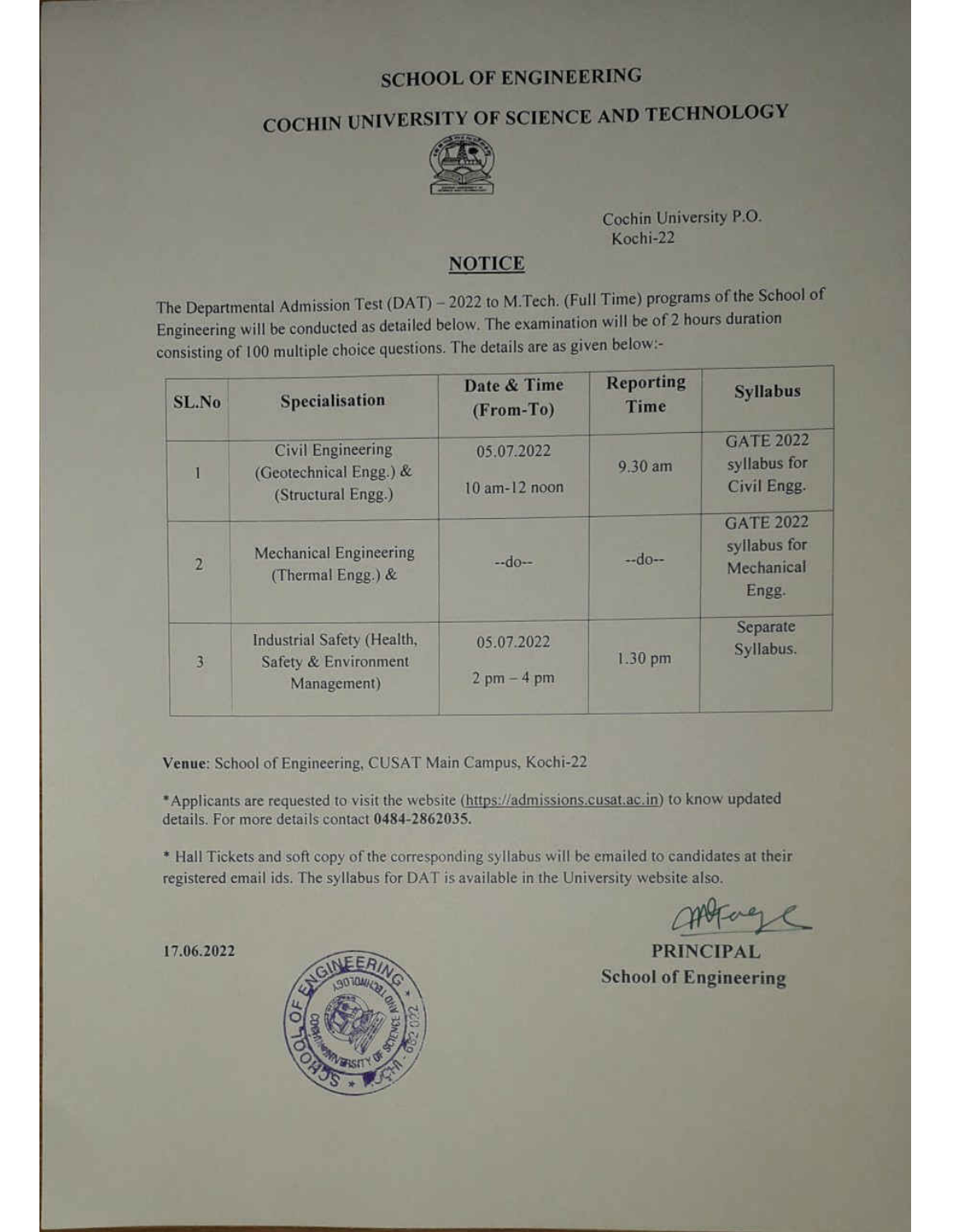# Section 1: Engineering Mathematics

Linear Algebra: Matrix algebra; Systems of linear equations; Eigen values and Eigen vectors.

Calculus: Functions of single variable; Limit, continuity and differentiability; Mean value theorems, local maxima and minima; Taylor series; Evaluation of definite and indefinite integrals, application of definite integral to obtain area and volume; Partial derivatives; Total derivative; Gradient, Divergence and Curl, Vector identities; Directional derivatives; Line, Surface and Volume integrals.

Ordinary Differential Equation (ODE): First order (linear and non-linear) equations; higher order linear equations with constant coefficients; Euler-Cauchy equations; initial and boundary value problems.

Partial Differential Equation (PDE): Fourier series; separation of variables; solutions of one- dimensional diffusion equation; first and second order one-dimensional wave equation and two-dimensional Laplace equation.

Probability and Statistics: Sampling theorems; Conditional probability; Descriptive statistics - Mean, median, mode and standard deviation; Random Variables -Discrete and Continuous, Poisson and Normal Distribution; Linear regression.

Numerical Methods: Error analysis. Numerical solutions of linear and non-linear algebraic equations; Newton's and Lagrange polynomials; numerical differentiation; Integration by trapezoidal and Simpson's rule; Single and multi-step methods for first order differential equations.

## Section 2: Structural Engineering

Engineering Mechanics: System of forces, free-body diagrams, equilibrium equations; Internal

forces in structures; Frictions and its applications; Centre of mass; Free Vibrations of undamped SDOF system.

Solid Mechanics: Bending moment and shear force in statically determinate beams; Simple stress and strain relationships; Simple bending theory, flexural and shear stresses, shear centre; Uniform torsion. Transformation of stress; buckling of column, combined and direct bending stresses.

Structural Analysis: Statically determinate and indeterminate structures by force/ energy methods; Method of superposition; Analysis of trusses, arches, beams, cables and frames; Displacement methods: Slope deflection and moment distribution methods; Influence lines; Stiffness and flexibility methods of structural analysis.

Construction Materials and Management: Construction Materials: Structural Steel -Composition, material properties and behaviour; Concrete - Constituents, mix design, short-term and long-term properties. Construction Management: Types of construction projects; Project planning and network analysis - PERT and CPM; Cost estimation.

Concrete Structures: Working stress and Limit state design concepts; Design of beams, slabs, columns; Bond and development length; Prestressed concrete beams.

Steel Structures: Working stress and Limit state design concepts; Design of tension and compression members, beams and beam- columns, column bases; Connections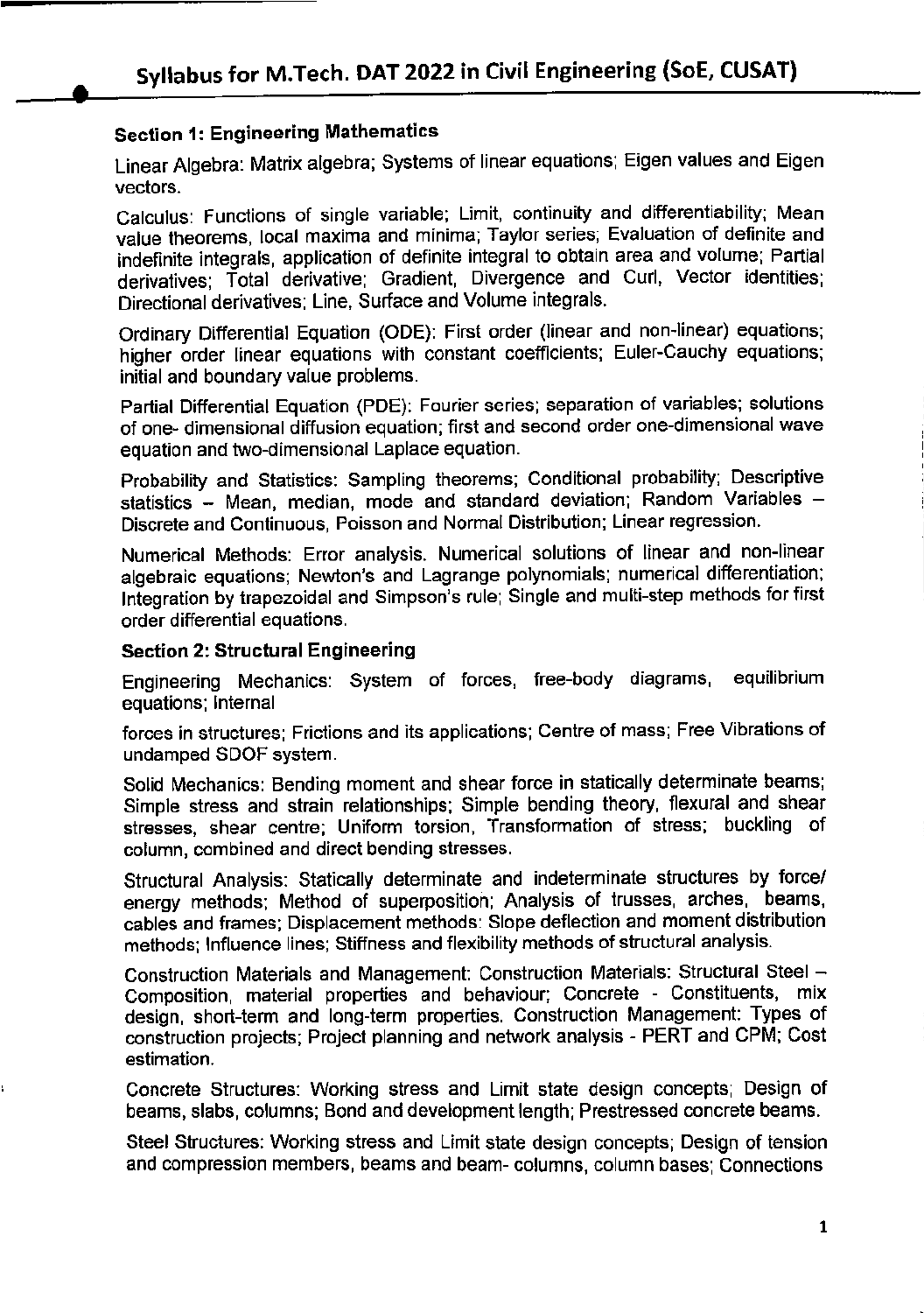- simple and eccentric, beam-column connections, plate girders and trusses; Concept of plastic analysis -beams and frames.

# Section 3: Geotechnical Engineering

Soil Mechanics: Three-phase system and phase relationships, index properties; Unified and Indian standard soil classification system; Permeability - one dimensional flow. Seepage through soils  $-$  two  $-$  dimensional flow, flow nets, uplift pressure, piping, capillarity, seepage force; Principle of effective stress and quicksand condition; Compaction of soils; One- dimensional consolidation, time rate of consolidation; Shear Strength, Mohr's circle, effective and total shear strength parameters, Stress-Strain characteristics of clays and sand; Stress paths.

Foundation Engineering: Sub-surface investigations - Drilling bore holes, sampling, plate load

test, standard penetration and cone penetration tests; Earth pressure theories - Rankine and Coulomb; Stability of slopes - Finite and infinite slopes. Bishop's method; Stress distribution in soils - Boussinesq's theory; Pressure bulbs. Shallow foundations - Terzaghi's and Meyerhoff's bearing capacity theories, effect of water table; Combined footing and raft foundation; Contact pressure; Settlement analysis in sands and clays; Deep foundations - dynamic and static formulae, Axial load capacity of piles in sands and clays, pile load test, pile under lateral loading, pile group efficiency, negative skin friction.

#### Section 4: Water Resources Engineering

Fluid Mechanics: Properties of fluids, fluid statics; Continuity, momentum and energy equations and their applications; Potential flow. Laminar and turbulent flow; Flow in pipes, pipe networks; Concept of boundary layer and its growth; Concept of lift and drag.

Hydraulics: Forces on immersed bodies; Flow measurement in channels and pipes; Dimensional analysis and hydraulic similitude; Channel Hydraulics - Energy-depth relationships, specific energy, critical flow, hydraulic jump, uniform flow, gradually varied flow and water surface profiles.

Hydrology: Hydrologic cycle, precipitation, evaporation, evapo-transpiration, watershed, infiltration, unit hydrographs, hydrograph analysis, reservoir capacity, flood estimation and routing, surface run-off models, ground water hydrology steady state well hydraulics and aquifers; Application of Darcy's Law.

Irrigation: Types of irrigation systems and methods; Crop water requirements - Duty,, delta, evapo-transpiration; Gravity Dams and Spillways; Lined and unlined canals. Design of weirs on permeable foundation; cross drainage structures.

## Section 5: Environmental Engineering

Water and Waste Water Quality and Treatment: Basics of water quality standards --Physical, chemical and biological parameters; Water quality index; Unit processes and operations; Water requirement; Water distribution system; Drinking water treatment.

Sewerage system design, quantity of domestic wastewater, primary and secondary treatment. Effluent discharge standards; Sludge disposal; Reuse of treated sewage for different applications.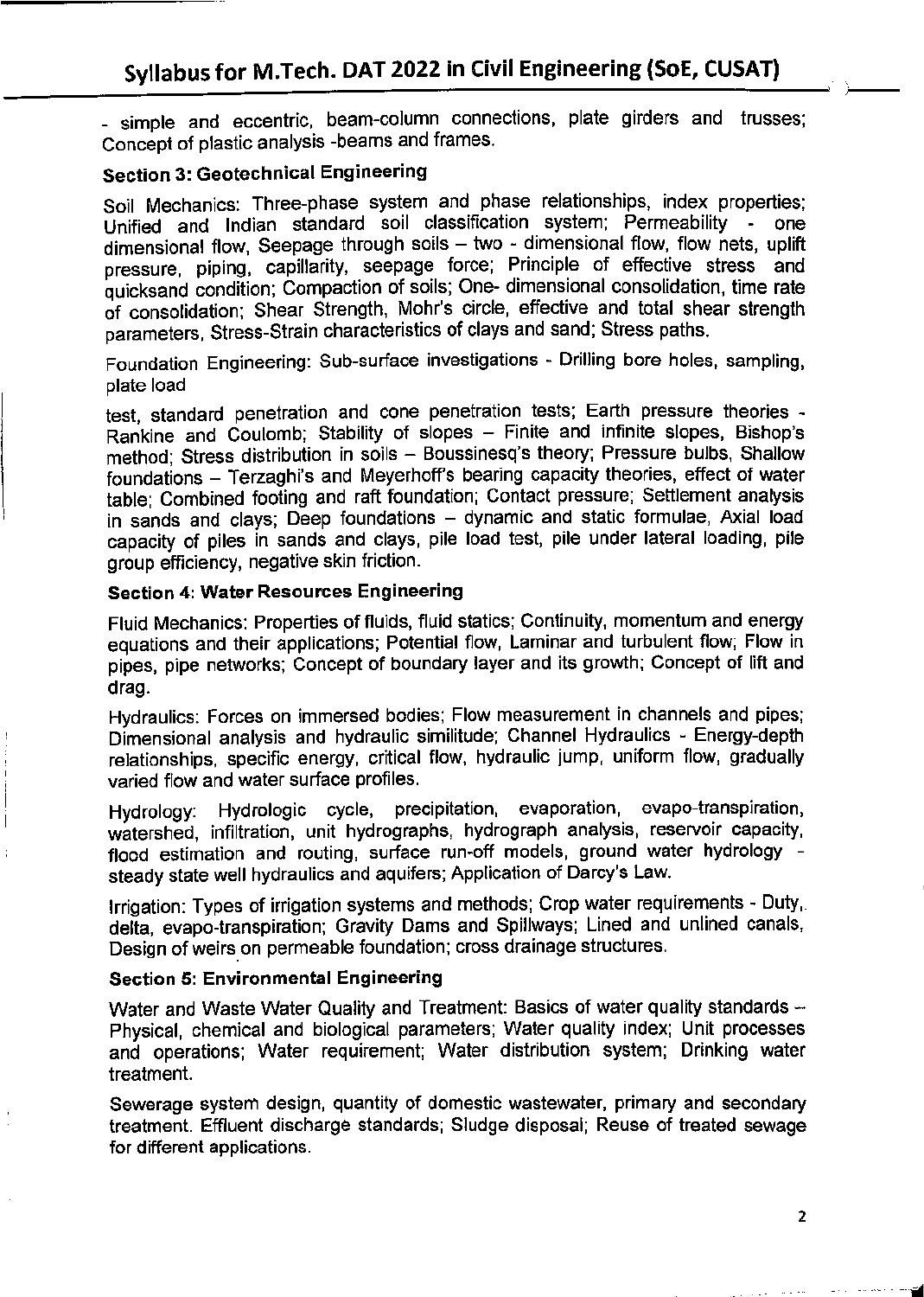Air Pollution: Types of pollutants, their sources and impacts, air pollution control, air quality standards, Air quality Index and limits.

Municipal Solid Wastes: Characteristics, generation, collection and transportation of solid wastes, engineered systems for solid waste management (reuse/ recycle, energy recovery, treatment and disposal).

## Section 6: Transportation Engineering

Transportation Infrastructure: Geometric design of highways - cross-sectional elements, sight distances, horizontal and vertical alignments.

Geometric design of railway Track - Speed and Cant.

Concept of airport runway length, calculations and corrections; taxiway and exit taxiway design.

Highway Pavements: Highway materials - desirable properties and tests; Desirable properties of bituminous paving mixes; Design factors for flexible and rigid pavements; Design of flexible and rigid pavement using IRC codes

Traffic Engineering: Traffic studies on flow and speed, peak hour factor, accident study, statistical analysis of traffic data; Microscopic and macroscopic parameters of traffic flow, fundamental relationships; Traffic signs; Signal design by Webster's method; Types of intersections; Highway capacity.

# Section 7: Geomatics Engineering

Principles of surveying: Errors and their adjustment; Maps - scale, coordinate system: Distance and angle measurement - Levelling and trigonometric levelling: Traversing and triangulation survey; Total station; Horizontal and vertical curves.

Photogrammetry and Remote Sensing - Scale, flying height; Basics of remote sensing and GIS.



V rPRINCIPAL **SCHOOL OF ENGINEERING** COCHIN UNIVERSITY OF **SCIENCE AND TECHNOLOGY** KOCHI-682 022 KERAL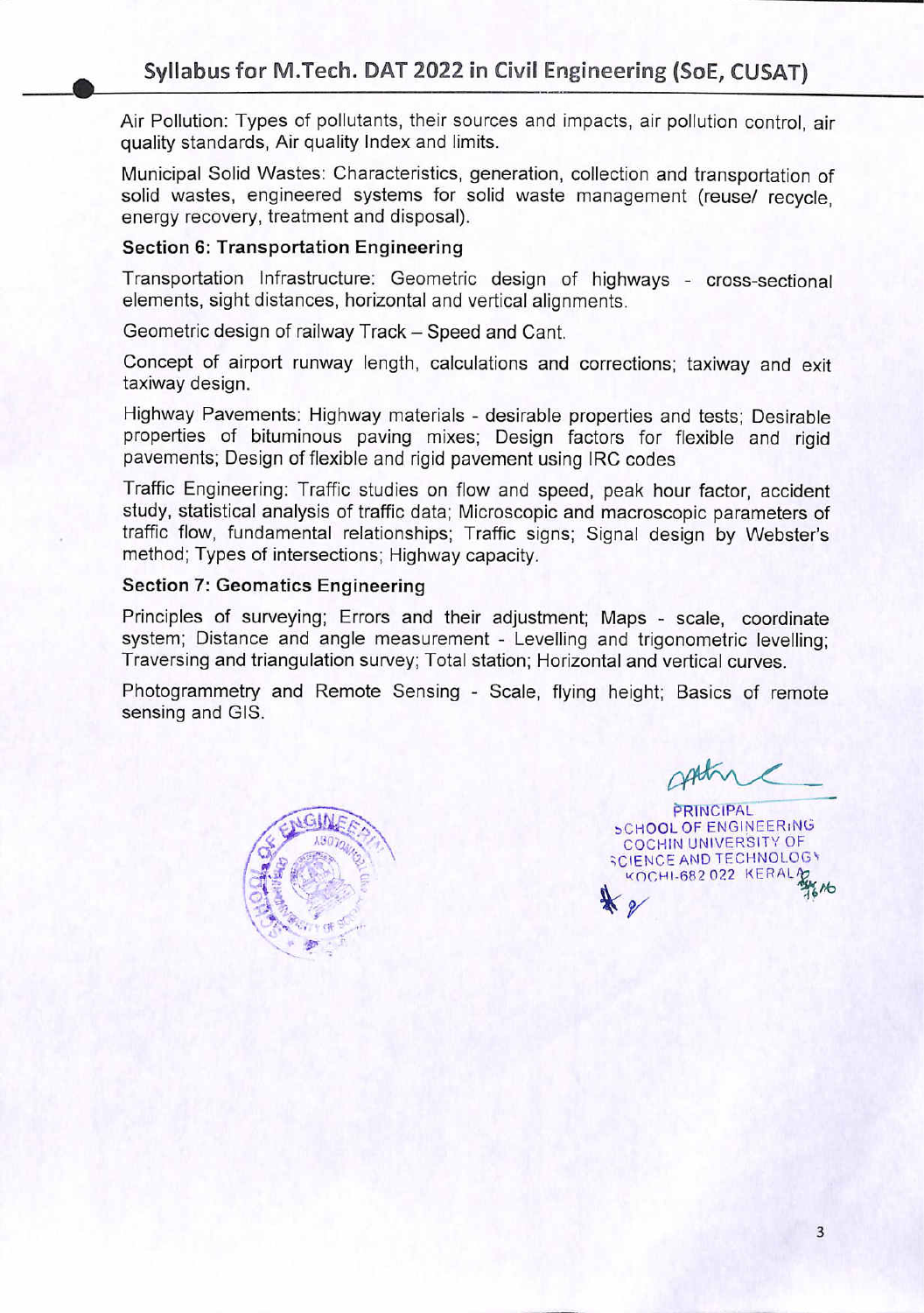# Division of Mechanical Engineering, SOE, CUSAT

# Syllabus for  $DAT - M$  Tech  $(FT) - 2022$

#### Section 1: Engineering Mathematics

Linear Algebra: Matrix algebra, systems of linear equations, eigenvalues and eigenvectors. Calculus: Functions of single variable, limit, continuity and differentiability, mean value theorems, indeterminate forms; evaluation of definite and improper integrals; double and triple integrals; partial derivatives, total derivative, Taylor series {in one and two variables), maxima and minima, Fourier series; gradient, divergence and curl, vector identities, directional derivatives, line, surface and volume integrals, applications of Gauss, Stokes and Green's theorems.

Differential equations: First order equations (linear and nonlinear); higher order linear differential equations with constant coefficients; Euler-Cauchy equation; initial and boundary value problems; Laplace transforms; solutions of heat, wave and Laplace's equations. Subject Added New Topics Removed Topics Engineering Mechanics - Friction and its applications including rolling friction, beltpulley, screw jack, wedge, vehicles, etc. - Frames; Lagrange's equation N/A Strength of Materials - Shear Center N/A Machine Design - Shafts N/A Fluid Mechanics - Basics of Compressible Fluid Flow N/A Thermodynamics & Applications - Steam and Gas Turbines N/A Production

Metrology and Inspection: - Concepts of Coordinate-Measuring Machine (CMM) Computer Integrated Manufacturing: - Additive manufacturing N/A IM & OR - Lean Manufacturing N/A

Complex variables: Analytic functions; Cauchy-Riemann equations; Cauchy's integral theorem and integral formula; Taylor and Laurent series.

Probability and Statistics: Definitions of probability, sampling theorems, conditional probability; mean, median, mode and standard deviation; random variables, binomial, Poisson and normal distributions. Numerical Methods: Numerical solutions of linear and non-linear algebraic equations; integration by trapezoidal and Simpson's rules; single and multi-step methods for differential equations.

#### Section 2: Applied Mechanics and Design

Engineering Mechanics: Free-body diagrams and equilibrium; friction and its applications including rolling friction, belt-pulley, brakes, clutches, screw jack, wedge, vehicles, etc.; trusses and frames; virtual work; kinematics and dynamics of rigid bodies in plane motion; impulse and momentum (linear and angular) and energy formulations; Lagrange's equation. Mechanics of Materials: Stress and strain, elastic constants, Poisson's ratio; Mohr's circle for plane stress and plane strain; thin cylinders; shear force and bending moment diagrams; bending and shear stresses; concept of shear centre; deflection of beams; torsion of circular shafts; Euler's theory of columns; energy methods; thermal stresses; strain gauges and rosettes; testing of materials with universal testing machine; testing of hardness and impact strength.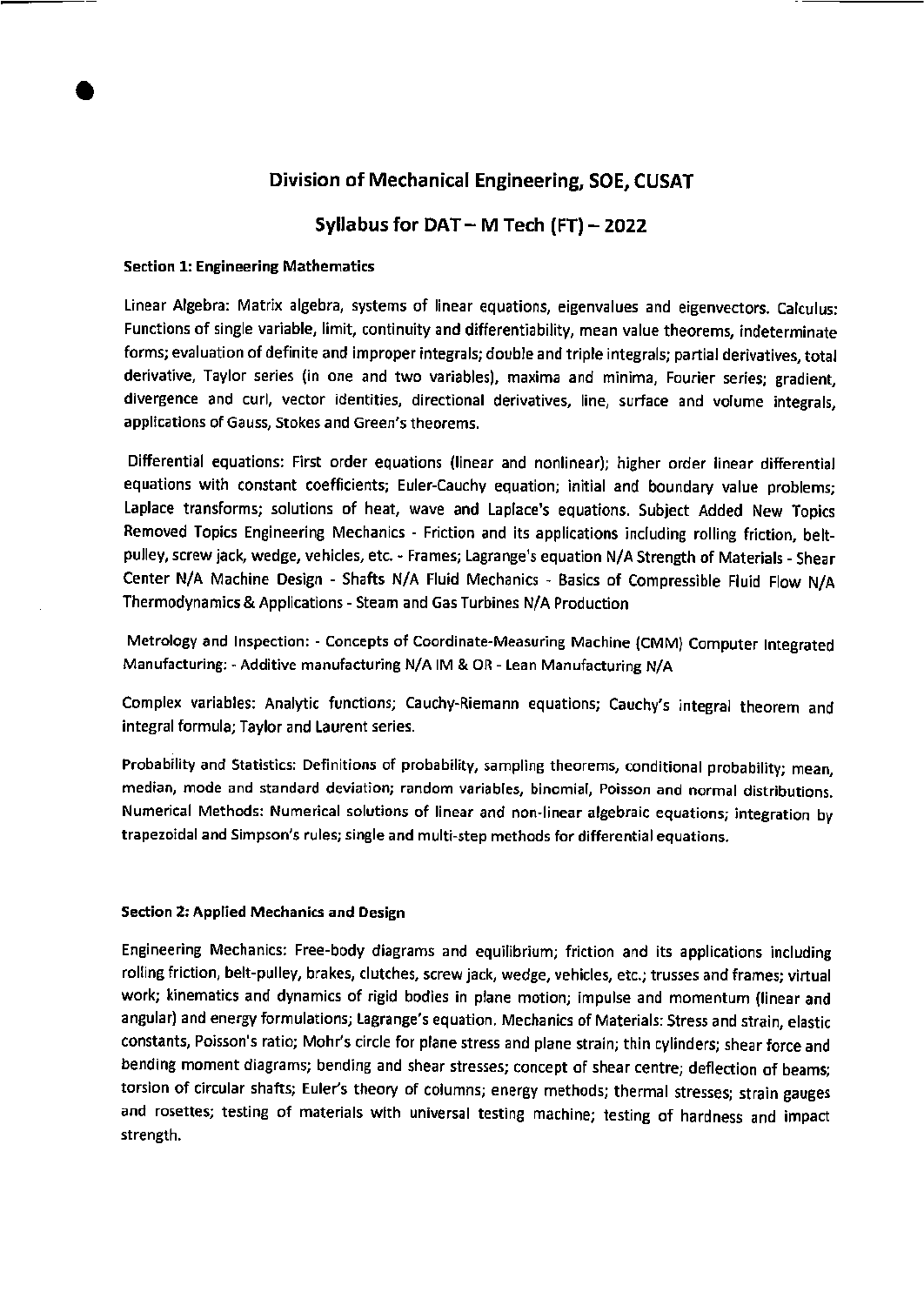Theory of Machines: Displacement, velocity and acceleration analysis of plane mechanisms; dynamic analysis of linkages; cams; gears and gear trains; flywheels and governors; balancing of reciprocating and rotating masses; gyroscope.

Vibrations: Free and forced vibration of single degree of freedom systems, effect of damping; vibration isolation; resonance; critical speeds of shafts.

Machine Design: Design for static and dynamic loading; failure theories; fatigue strength and the S-N diagram; principles of the design of machine elements such as bolted, riveted and welded joints; shafts, gears, rolling and sliding contact bearings, brakes and clutches, springs.

#### Section 3: Fluid Mechanics and Thermal Sciences

Fluid Mechanics: Fluid properties; fluid statics, forces on submerged bodies, stability of floating bodies; control-volume analysis of mass, momentum and energy; fluid acceleration; differential equations of continuity and momentum; Bernoulli's equation; dimensional analysis; viscous flow of incompressible fluids, boundary layer, elementary turbulent flow, flow through pipes, head losses in pipes, bends and fittings; basics of compressible fluid flow.

Heat-Transfer: Modes of heat transfer; one dimensional heat conduction, resistance concept and electrical analogy, heat transfer through fins; unsteady heat conduction, lumped parameter system, Heisler's charts; thermal boundary layer, dimensionless parameters in free and forced convective heat transfer, heat transfer correlations for flow over flat plates and through pipes, effect of turbulence; heat exchanger performance, LMTD and NTU methods; radiative heat transfer, Stefan- Boltzmann law, Wien's displacement law, black and grey surfaces, view factors, radiation network analysis Thermodynamics: Thermodynamic systems and processes; properties of pure substances, behavior of ideal and real gases; zeroth and first laws of thermodynamics, calculation of work and heat in various processes; second law of thermodynamics; thermodynamic property charts and tables, availability and irreversibility; thermodynamic relations.

Applications: Power Engineering: Air and gas compressors; vapour and gas power cycles, concepts of regeneration and reheat.

I.C. Engines: Air-standard Otto, Diesel and dual cycles.

• 4

Refrigeration and air-conditioning: Vapour and gas refrigeration and heat pump cycles; properties of moist air, psychrometric chart, basic psychrometric processes.

Turbomachinery: Impulse and reaction principles, velocity diagrams, Pelton-wheel, Francis and Kaplan turbines; steam and gas turbines.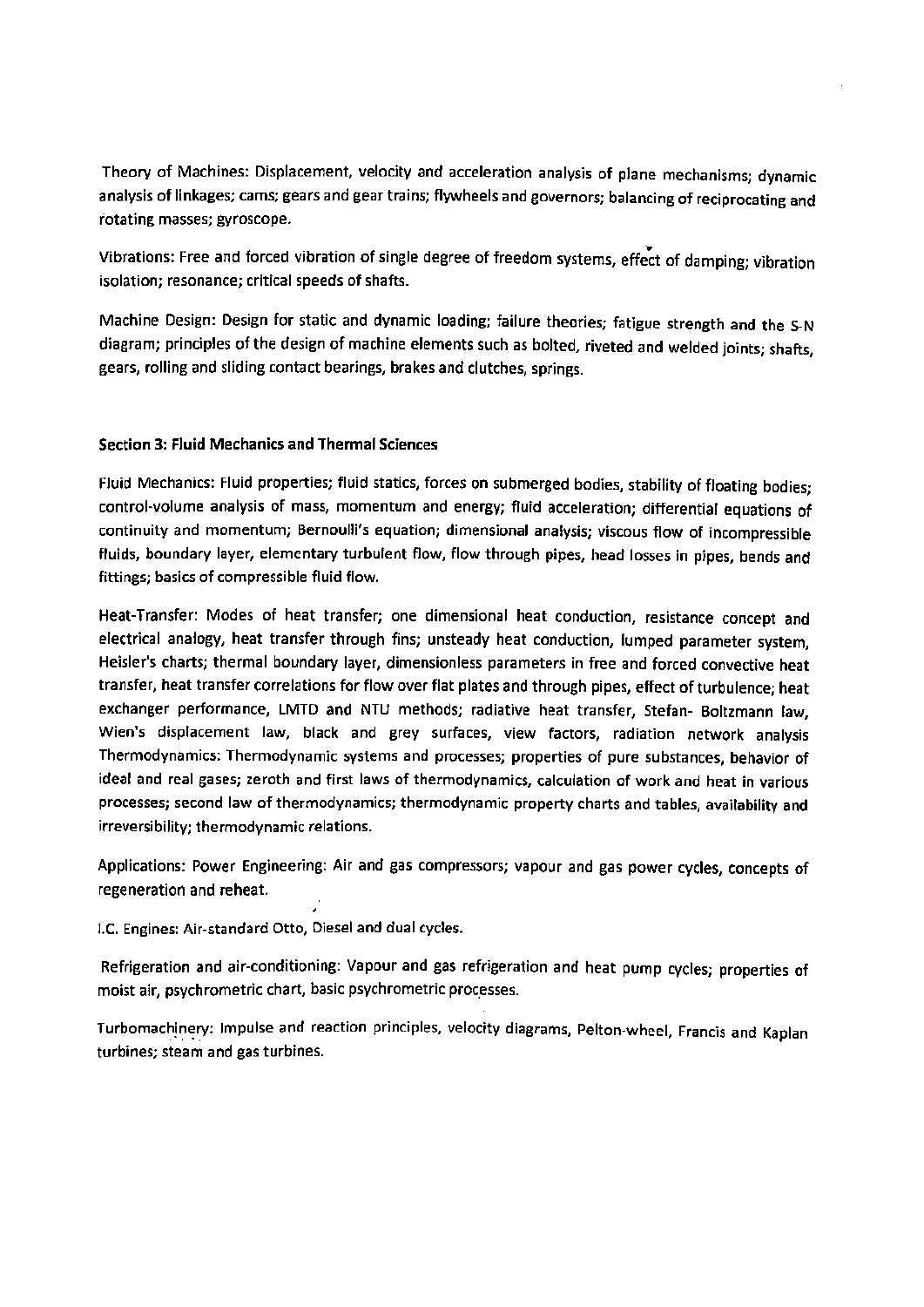#### Section 4: Materials, Manufacturing and Industrial Engineering

Engineering Materials: Structure and properties of engineering materials, phase diagrams, heat treatment, stress-strain diagrams for engineering materials.

Casting, Forming and Joining Processes: Different types of castings, design of patterns, moulds and cores; solidification and cooling; riser and gating design. Plastic deformation and yield criteria; fundamentals of hot and cold working processes; load estimation for bulk (forging, rolling, extrusion, drawing) and sheet (shearing, deep drawing, bending) metal forming processes; principles of powder metallurgy. Principles of welding, brazing, soldering and adhesive bonding. Machining and Machine Tool Operations: Mechanics of machining; basic machine tools; single and multi-point cutting tools, tool geometry and materials, tool life and wear; economics of machining; principles of non-traditional machining processes; principles of work holding, jigs and fixtures; abrasive machining processes; NC/CNC machines and CNC programming.

Metrology and Inspection: Limits, fits and tolerances; linear and angular measurements; comparators; interferometry; form and finish measurement; alignment and testing methods; tolerance analysis in manufacturing and assembly; concepts of coordinate-measuring machine (CMM). Computer Integrated Manufacturing; Basic concepts of CAD/CAM and their integration tools; additive manufacturing. Production Planning and Control: Forecasting models, aggregate production planning, scheduling, materials requirement planning; lean manufacturing.

Inventory Control: Deterministic models; safety stock inventory control systems. Operations Research: Linear programming, simplex method, transportation, assignment, network flow models, simple queuing models, PERT and CPM.

NB: Questions will be in MCQ form



PRINCIPAL SCHOOL OF ENGINEERING COCHIN university OF CIENCE AND TECHNOLOG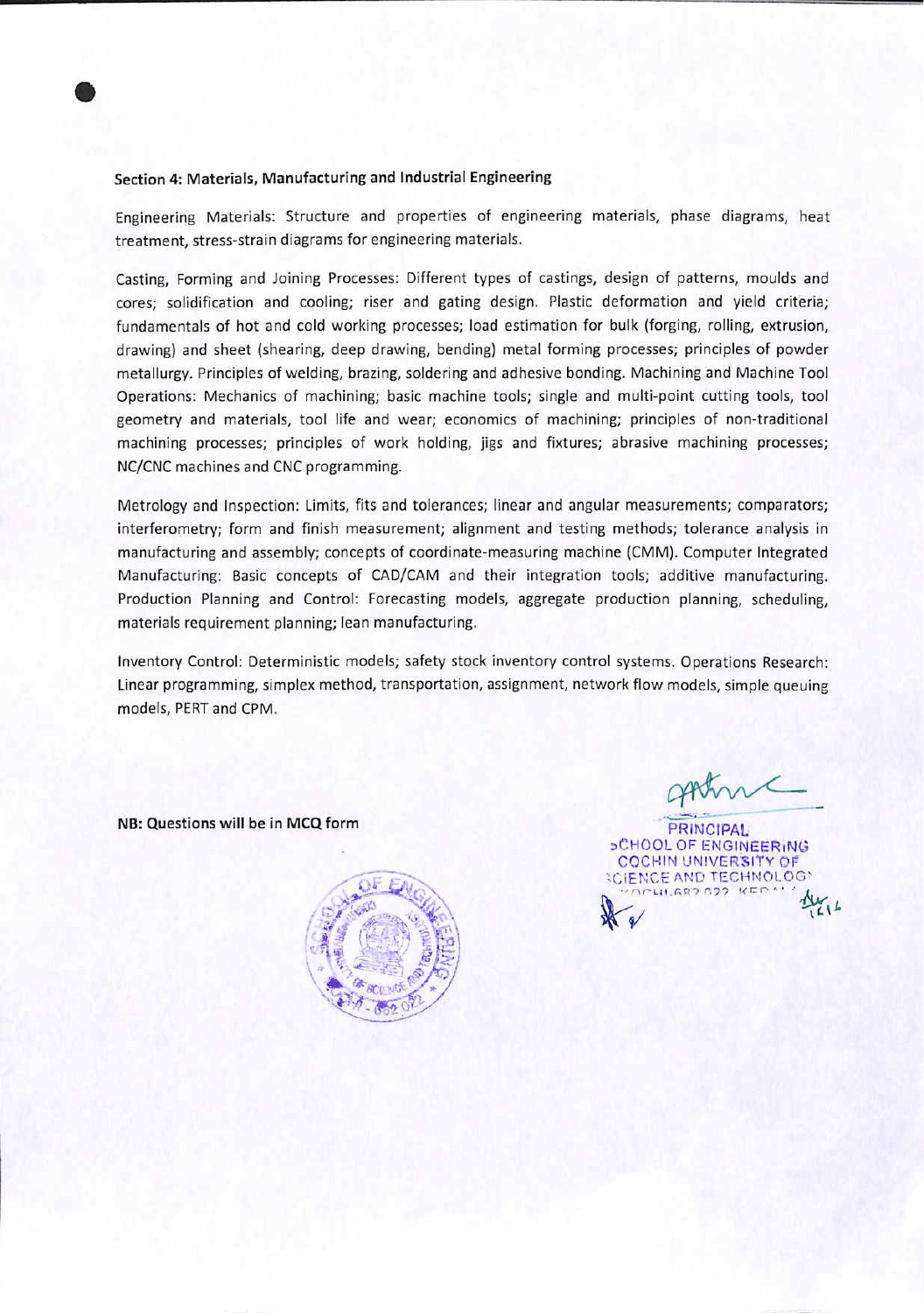# **SCHOOL OF ENGINEERING**

# Departmental Admission Test -2022 for M-Tech (Full Time) Programs

## Syllabus for DAT - 2022 for M.Tech. in Industrial Safety (HSE Management)

Linear Algebra: Matrix Algebra, Systems of linear equations, Eigen values and eigen vectors.

Calculus: Mean value theorems. Theorems of integral calculus. Evaluation of definite and improper integrals, Partial Derivatives, Maxima and minima. Multiple integrals, Fourier series. Vector identities. Directional derivatives. Line, Surface and Volume integrals. Stokes, Gauss and Green's theorems.

Differential equations: First order equation (linear and nonlinear). Higher order linear differential equations with constant coefficients. Method of variation of parameters, Cauchy's and Euler's equations. Initial and boundary value problems. Partial Differential Equations and variable separable method.

Complex variables: Analytic fimctions, Cauchy's integral theorem and integral formula, Taylor's and Laurent' series. Residue theorem, solution integrals.

Probability and Statistics: Sampling theorems, Conditional probability, Mean, median, mode and standard deviation. Random variables. Discrete and continuous distributions, Poisson, Normal and Binomial distribution. Correlation and regression analysis.

Numerical Methods: Solutions of non-linear algebraic equations, single and multi-step methods for differential equations. Transform Theory: Fourier transform, Laplace transform, Z-transform.

**Engineering Mechanics**: Free body diagrams and equilibrium; trusses and frames; virtual work; kinematics and dynamics of particles and of rigid bodies in plane motion, including impulse and momentum (linear and angular) and energy formulations; impact.

Strength of Materials: Stress and strain, stress-strain relationship and elastic constants,principal stresses, stress transformation, Mohr's circle for plane stress and plane strain, thin cylinders; Simple bending theory, unsymmetrical bending, shear force and bending moment diagrams; bending and shear stresses; deflection of beams; Thin walled pressure vessels, uniform torsion, combined and direct bending stresses.Torsion of circular shafts; Euler's theory of columns; strain energy methods; thermal stresses.

Fluid Mechanics and Hydraulics: Properties of fluids, principle of conservation of mass, momentum, energy and corresponding equations, potential flow, applications of momentum and Bernoulli's equation. Viscous flow of incompressible fluids; laminar and turbulent flow, flow in pipes, head losses in pipes, bends etc., pipe networks. Concept of boundary layer and its growth. Uniform flow, critical flow and gradually varied flow in channels, specific energy concept, hydraulic jump. Forces on immersed bodies, flow measurements in channels, tanks and pipes. Dimensional analysis and hydraulic modeling. Kinematics of flow, velocity diagrams and specific speed of pumps and turbines.

Thermodynamics: Thermodynamic systems Zeroth, First and Second law of thermodynamics - Internal energy, enthalpy - Camot Cycle - Refrigeration and Air conditioning systems -Petrol and Diesel engines, ignition, fuel, cooling and lubricating systems.